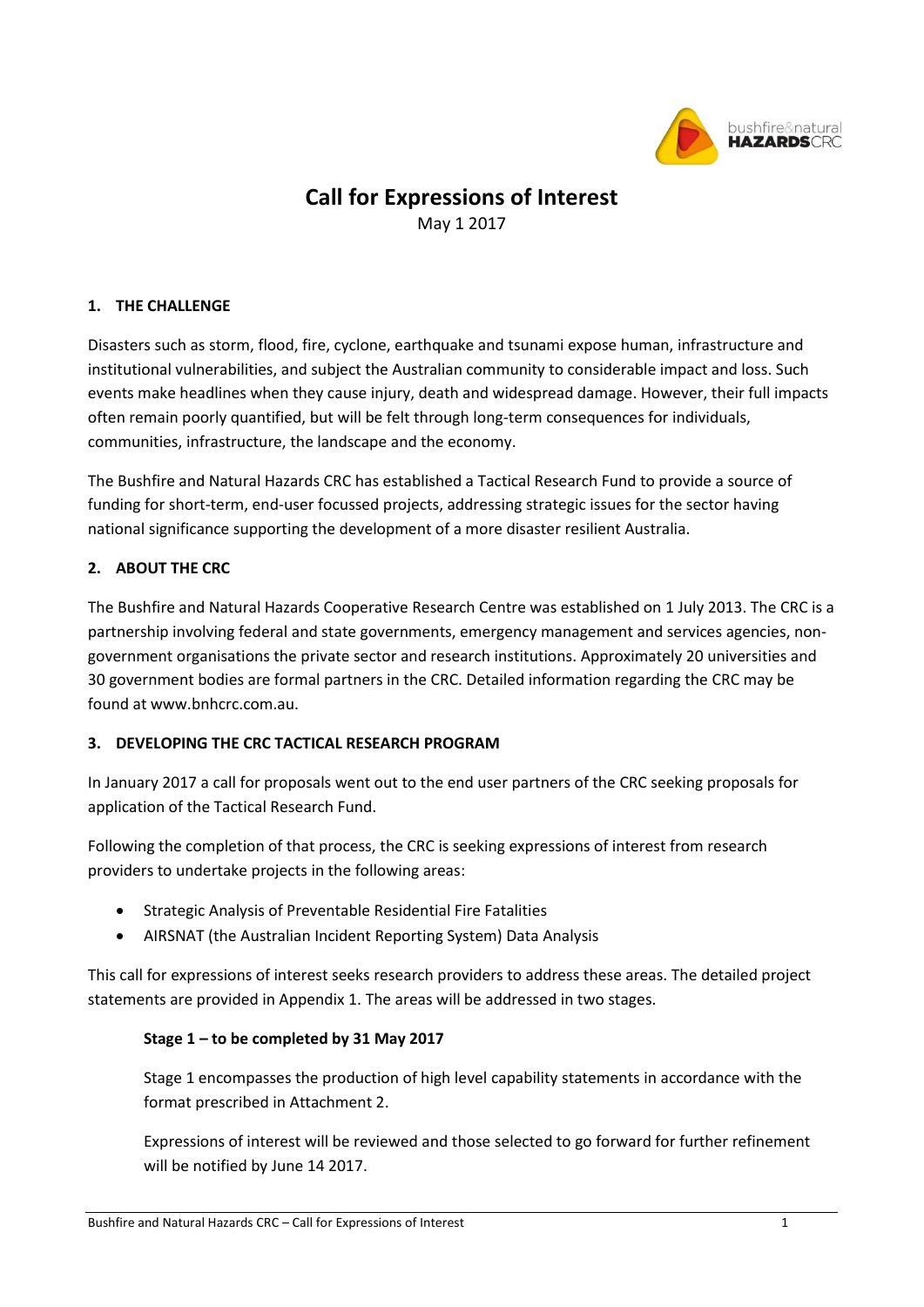Interested research participants will work with end-user representatives during June and July 2017 to further develop and refine plans to address the identified areas. During this time there will be opportunity to clarify and fine-tune the problems under examination and shape the research to be done.

> Proposals are to be submitted via email to office@bnhcrc.com.au no later than midnight (AEST) *Wednesday 31 May 2017 Proposals must be submitted in the format specified in Attachment 1*

# **Stage 2 – to be completed by 1 August 2017**

The final project plans will be further developed from the work undertaken in Stage 1. There will be a requirement for all participants to produce detailed project plans and budgets for the full term of the CRC.

# **4. THE APPLICATION PROCESS**

Those interested in submitting an expression of interest are encouraged to read these guidelines and follow the processes outlined. Stage 1 of the process encompasses the following:

- 1. Call for Expressions of Interest submissions due **31 May 2017**
- 2. Proposals evaluated and successful applicants notified **June 14 2017**

Successful applicants from Stage 1 will be invited to progress to Stage 2 and participate in a workshop with end-users to refine the project plans.

- 1. End-user and researcher workshop **June/July 2017**
- 2. Project plans finalised **July 1 2017.**
- 3. Contracting completed and commencement **August 1 2017.**

*Who can apply?* Austalian research institutions or consortia of institutions are able to make a submission to the CRC for consideration. However, CRC Guidelines only allow the funding of direct costs to non-Australian organisations.

*How and when to apply?* Expressions of interest must be lodged via email and submitted no later than midnight (AEST) **Wednesday May 31 2017,** in the format as specified using the template guide as included as **Attachment 1.**

# Email: **office@bnhcrc.com.au**

*Acknowledgement:* All proposals received will be deemed "Commercial-in-Confidence" and treated as such by the CRC. Applicants will be provided with an acknowledgement of receipt of their submission within two business days.

# *What support is available?*

The CRC will be monitoring the CRC email address to respond to any questions or clarifications as required. If you require further information or wish to discuss this Call for Expressions of Interest further, please contact us via email at **office@bnhcrc.com.au** with your query, and include phone / email contact details.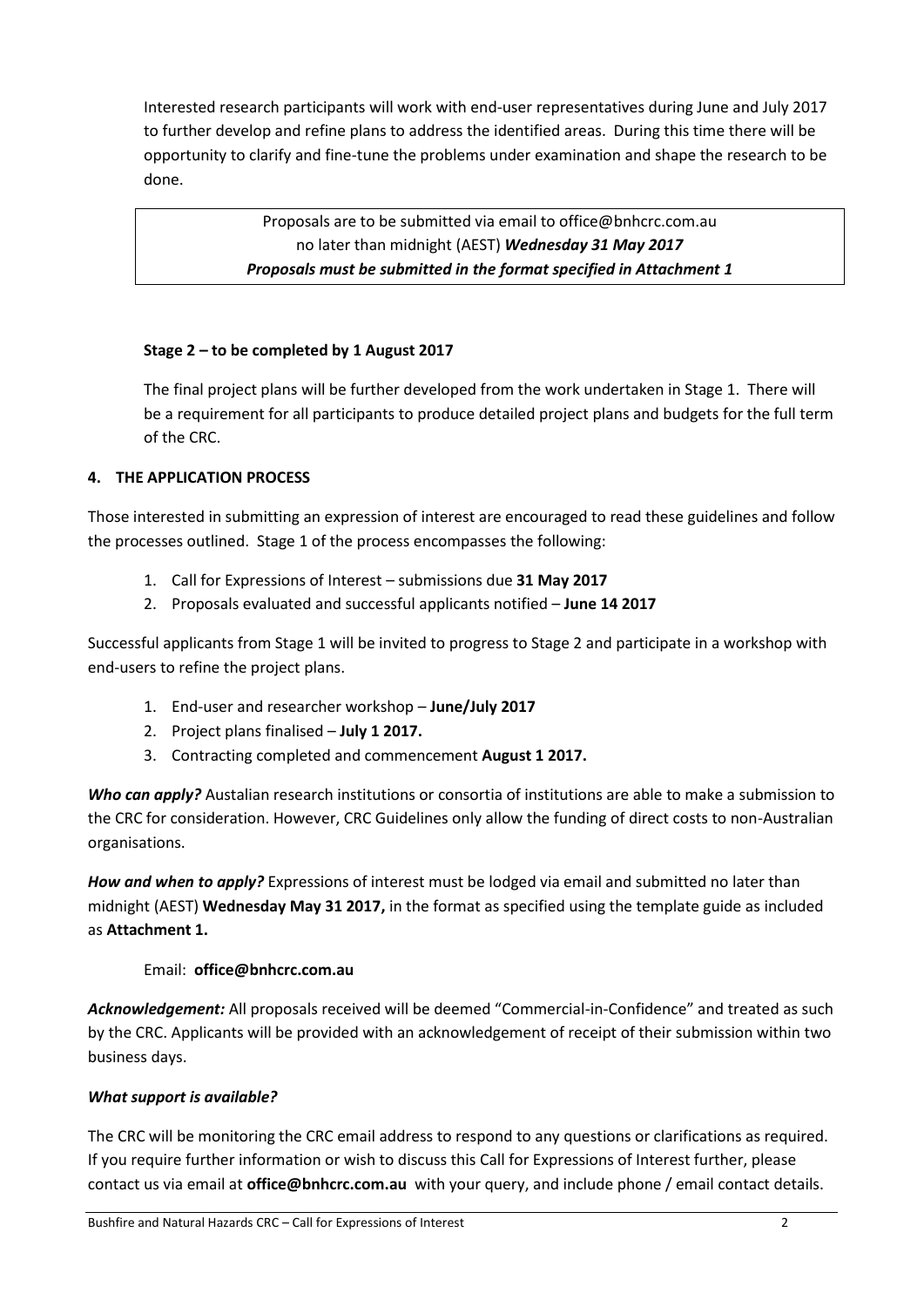# **5. EVALUATION OF PROPOSALS**

All proposals will be evaluated by an evaluation panel. The criteria by which expressions of interest are judged are:

| <b>Criterion</b>                                                                                          | <b>Comment</b>                                                                                                                                                                                                                                                                                                                                                                                                                                                                                                                           | %         |
|-----------------------------------------------------------------------------------------------------------|------------------------------------------------------------------------------------------------------------------------------------------------------------------------------------------------------------------------------------------------------------------------------------------------------------------------------------------------------------------------------------------------------------------------------------------------------------------------------------------------------------------------------------------|-----------|
|                                                                                                           |                                                                                                                                                                                                                                                                                                                                                                                                                                                                                                                                          | Weighting |
| Research Experience,<br><b>Expertise and</b><br>International<br>Leadership                               | A demonstrated and recent track record of industry<br>$\bullet$<br>aligned research including, delivery, quality, partnerships<br>and collaboration.<br>Demonstrated professional standing, background and<br>$\bullet$<br>experience, including national and international journal<br>publication, invitations to present and collaborate.                                                                                                                                                                                              | 40        |
| Project Scoping:<br>Applicants are<br>required to describe a<br>potential research<br>project for funding | The clarity and conciseness of the approach to addressing<br>$\bullet$<br>the project area, demonstrating a sound understanding of<br>the stated problems, the impact and benefit to be<br>potentially derived from the research.<br>Demonstration of relevant expertise<br>$\bullet$<br>Realistic budget and project plan.<br>$\bullet$                                                                                                                                                                                                 | 40        |
| <b>Institutional Support</b>                                                                              | Ability to leverage extra funds, physical, in-kind, % staff<br>$\bullet$<br>commitment equivalent to at least the cash funding<br>sought to support the project.<br>For estimation purposes, Project Leaders/Key Researchers<br>$\bullet$<br>are valued at \$280,000 p.a., Researchers at \$220,000 p.a.<br>and Technical Support Staff at \$180,000 p.a. per FTE. CRC<br>funded post-doctoral fellows can be counted as \$70,000<br>p.a. as an institutional in-kind contribution covering<br>facilities, equipment and administration. | 10        |
| <b>Research to Utilisation</b><br>Experience                                                              | Track record in building capacity, partnering with industry<br>$\bullet$<br>/ government, and supporting research utilisation.                                                                                                                                                                                                                                                                                                                                                                                                           | 10        |
| Institutional<br>endorsement                                                                              | All expressions of interest must indicate that the<br>$\bullet$<br>proposal, including budget, has been reviewed and<br>approved by the research provider's institutional<br>Research Office or equivalent.                                                                                                                                                                                                                                                                                                                              | Mandatory |

Proposals that do not meet the criteria specified will not be funded regardless of whether funds are available.

The evaluation process will be concluded by **June 14 2017,** with successful applicants notified shortly thereafter.

The Bushfire and Natural Hazards CRC reserves the right to not award all available funding if insufficient proposals of appropriate quality, end user support or alignment to priority areas are received. The Bushfire and Natural Hazards CRC reserves the right to sole source proposals from selected research providers.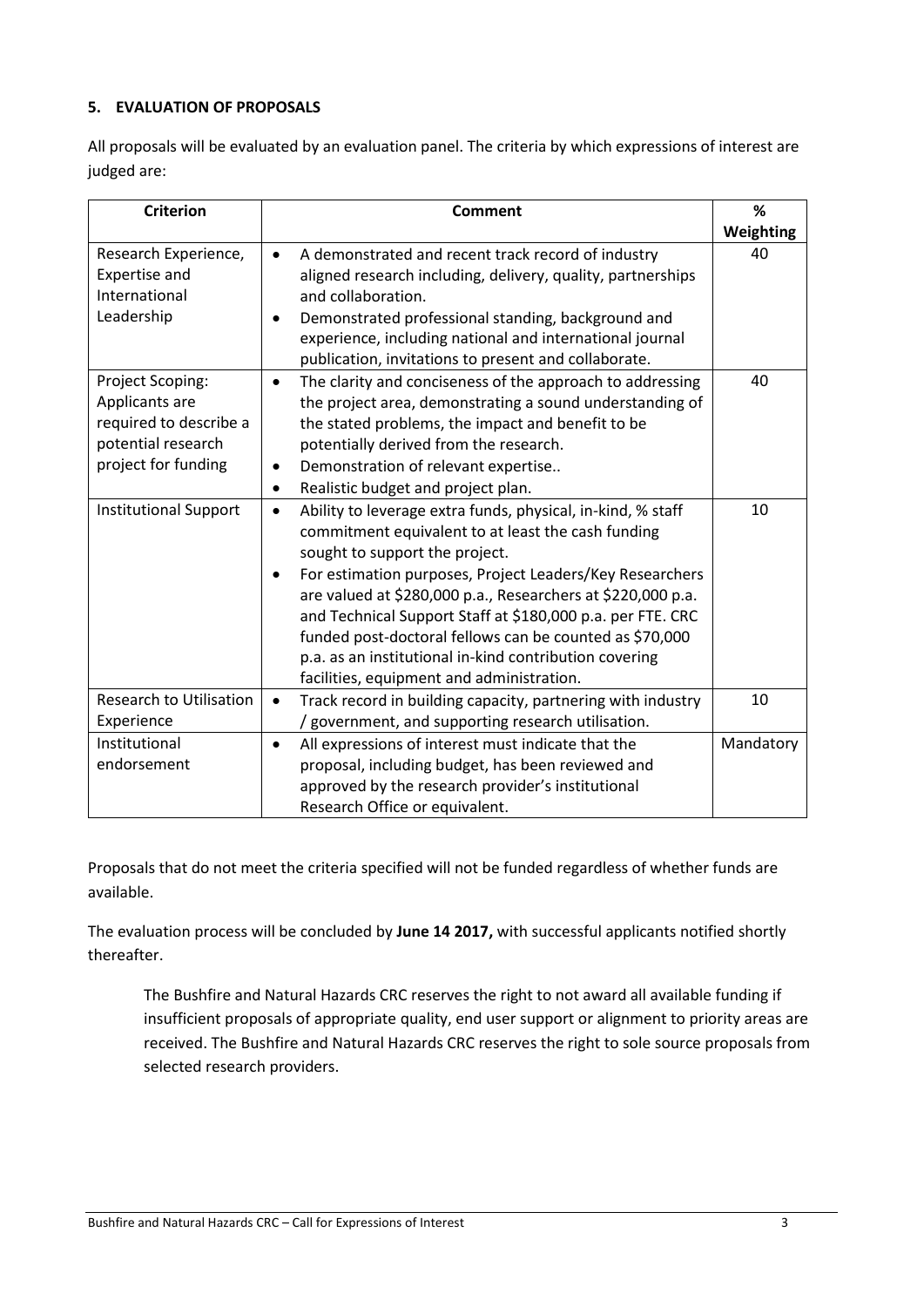# *Strategic Analysis of Preventable Residential Fire Fatalities*

### **Budget guidance** – approximately \$100,000 ex GST

**Aim:** The primary aim of this project is to develop a deeper understanding about the victims of preventable residential fire fatalities in Australia through identifying socio-demographic characteristics and the common linkages that different groups of victims may have to government funded programs and services.

While previous research has included some demographic analysis of fire victims, this has usually been limited to age and gender. In this study a broader range of socio-demographic factors will be collected and analysed to identify commonality, comorbidities, shared risks and potential trends. It will also include a projection of future socio-demographic changes in groups in the community that are most at-risk of dying in a residential fire and the potential impact on fire services.

**Background:** In 2005 AFAC, in collaboration with Queensland Fire and Emergency Service, released the report *Accidental Fire Fatalities in Residential Structures - Who's At Risk?*

Nearly eight years ago MFB identified an emerging trend in preventable residential fire fatalities through the examination of victim socio-demographic characteristics. Older victims were more often community care clients at the time of their death from fire. To further understand this trend MFB developed the *Preventable Fire Fatalities Involving Older People and People with Disabilities* study. This identified that older people and people with disability were 3.7 and 4.2 times respectively, more likely to be the victim of a fire fatality than the general population. Significantly, the victims were predominately recipients of State and Commonwealth funded community care programs.

This knowledge provided MFB with an impetus to increase its focus and capacity in relation to this risk cohort by developing new approaches to mitigating the identified risk.

A further study developed by MFB, *A Review of Residential Risk Referrals 2016*, examined individuals identified as being at ongoing risk by both MFB firefighters and external stakeholders. A key finding of this study was that affected people living in areas identified as advantaged in the *Australian Bureau of Statistics Socio- Economic Indexes for Areas* resided in pockets of disadvantage within the same area.

MFB's research into the link between risk and socio-demographics has been limited to the Metropolitan District within Victoria. It has also only involved older people and people with disability. It is important that this research be extended to a national focus as the research conducted by MFB to date may be representative of a larger national trend which will provide all Australian fire services an opportunity to work more consistently and collaboratively, and importantly target their efforts to risk more effectively.

Additionally there is the potential to identify if there are other demographically linked trends to other groups represented in preventable residential fire fatalities which are currently unidentified.

**Approach:** This project is envisaged as a comprising three stages.

Stage 1: An analysis of National Coronial Data Base/ Coronial Reports/ Coroners findings to identify the socio-demographic characteristics of all victims of preventable residential fires that have occurred in Australia in the recent past.

Key questions for this stage of the project are:

- What socio-demographic characteristics of fire victims can be ascertained from Coronial sources?
- How consistently is this information captured?
- Are their variations between States and over time?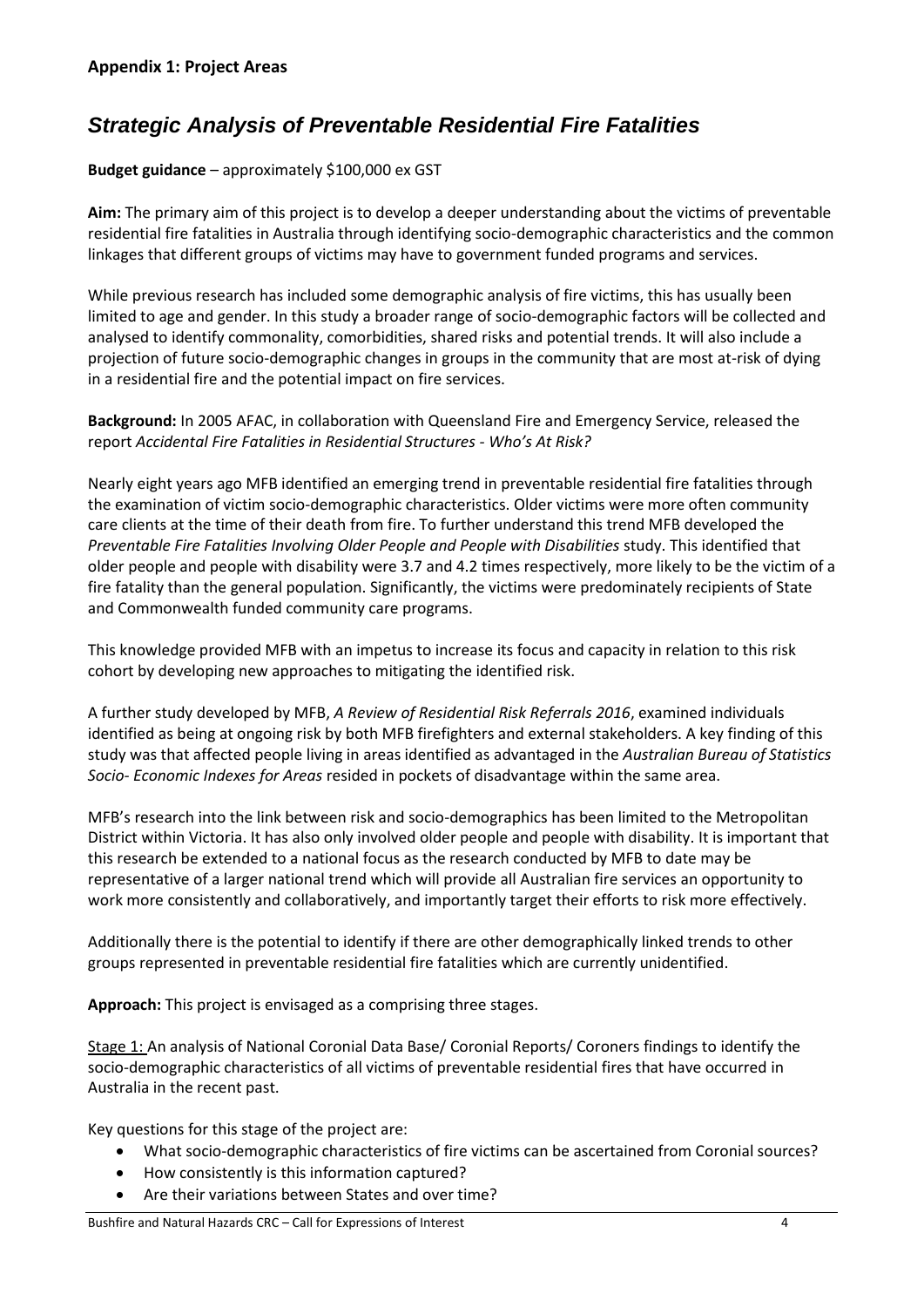# **Appendix 1: Project Areas**

- Are Coronial sources consistently noting any links that fire victims have with government funded services related to community aged care, disability, housing, mental health, alcohol and other drugs and child protection and family services?
- Are there key characteristics that are not ascertainable from Coronial sources?

Stage 2: Sophisticated analysis of data from stage one along with additional data such as Socio Economic Indexes For Areas (Australian Bureau of Statistics) index and Census data with the aim of categorising fire victims into "at-risk groups" that have similar characteristics. Identifying existing relationships to government funded services related to community aged care, disability, housing, mental health, alcohol and other drugs and child protection and family services will be of particular importance.

Key questions at this stage of the project are:

- What socio-demographic characteristics can be used to categorise fire victims in to risk groups?
- Can the data be analysed in different ways to reveal new ways of identifying and mitigating risk?
- Does the data at a national scale support the findings from MFB's previous research, or are there significant differences between States/ Territories or across other variables (e.g. urban/ rural)?

Stage 3: Using the data from stage two, project future socio-demographic changes in groups in the community that are most at-risk of dying in a residential fire and the potential impact on fire services.

Key questions at this stage of the project are:

- At a population scale, what is the likelihood that cohorts that are most at-risk of dying in a residential fire are increasing or declining? Are there variations between States?
- What are the implications for fire services seeking to mitigate risks with limited resources?

Potential additional stage: Analysis at stage one of the project may reveal that there is limited information available about victims' links to government funded services related to community aged care, disability, housing, mental health, alcohol and other drugs and child protection and family services through Coronial sources. In this case the research provider will need to investigate what other sources these links can be obtained from.

**Other information:** We are seeking proposals from research providers with a strong track record in the social sciences. In particular a deep understanding of Australia's government funded services related to community aged care, disability, housing, mental health, alcohol and other drugs and child protection and family services is required. While the research requires a reasonably sophisticated analysis of demographic and statistical data, it is essential that the researcher is able to uncover the links between fire victims and government funded services which have supported them that can be further explored by fire services.

To facilitate close collaboration with MFB as the lead support agency, it is preferred that the research provider is Melbourne/ Victoria based.

**Expected Deliverables:** The research provider will be required to deliver:

- A research report documenting all stages of the research
- A shorter report or a series of short reports accessible to a non-research audience to facilitate evidence based policy development.
- Recommendations for the AFAC Community Engagement Technical Group (CETG) to facilitate the development of AFAC Doctrine on residential fire fatalities.
- A database containing all the fire fatalities investigated and the socio-demographic characteristics that were categorised.
- A user manual or process to enable fire services to collectively update the database into the future.

This project needs to be completed by the June 30 2018.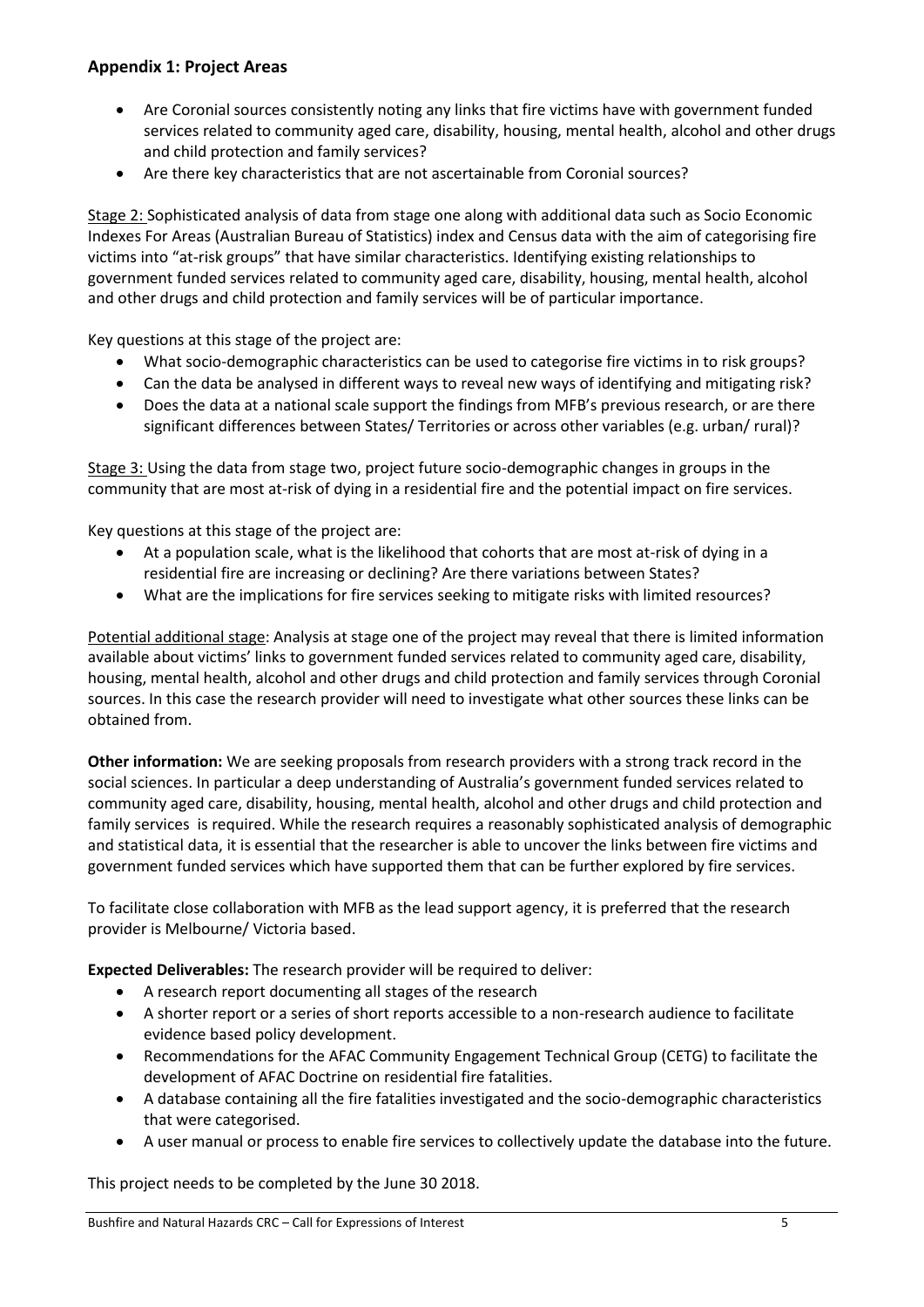# *AIRSNAT (the Australian Incident Reporting System) Data Analysis*

**Budget guidance:** approximately \$35,000 ex GST

**Aim:** The aims of this project are twofold;

- to discover what can be learned through detailed analysis of existing incident data
- identifying potential enhancements to the data collected that might enable deeper analysis in order to maximise its value to AFAC, its members and their communities.

**Background:** For almost 20 years AFAC has been conducting an annual collection of a specified set of incident data from ten of its member agencies, aggregating this data in a national database (AIRSNAT) of which it is custodian. Deeds of agreement with these ten contributing members have recently been renewed. Several more of AFAC's members have expressed an interest in contributing data, making it imperative to address the issues with the current system. There is a strongly felt need by users at all levels to expand the national data set to include non-response data.

It is considered timely to undertake a detailed analysis of the existing data within AIRSNAT, and use this analysis to guide further developments of AIRSNAT to ensure its benefits to the industry are maximised.

AIRSNAT is an MS-SQL 2008 R2 database accessed directly via SQL queries. There is no graphical or web based front end to the system. The data for each incident is recorded in a number of tables, linked via an incident number and includes information such as:

- Details of the incident (e.g. type of incident, action taken, number of vehicles attending)
- Particulars of attendance (e.g. details of each appliance attending the incident)
- Hazmat (e.g. hazard materials involved, environmental impact)
- Specific information on bushfire and structure fire related incidents as applicable.

**Approach:** This project will involve two parallel streams of enquiry.

Stream 1: To determine what can be learned through the current data set and assess its quality, completeness and comparability. By involving an expert data analyst we expect to gain an understanding of what can be done with existing data.

Stream 2: Investigation not only how this current data set can inform business decisions and be of benefit to AFAC's members and the industry as a whole, but also to examine the business questions which need to be asked but for which we currently do not have the required data. A skilled business analyst will be able to identify these gaps and provide direction as to their rectification, thus providing the insights necessary to progress industry-wide aims, such as those outlined in the Strategic Directions for Fire and Emergency Services in Australia and New Zealand 2017-2021.

#### **Deliverables:**

Two reports with recommendations to be presented to both the Business Intelligence Group and AIRS User Network, with expected completion October 1 2017.